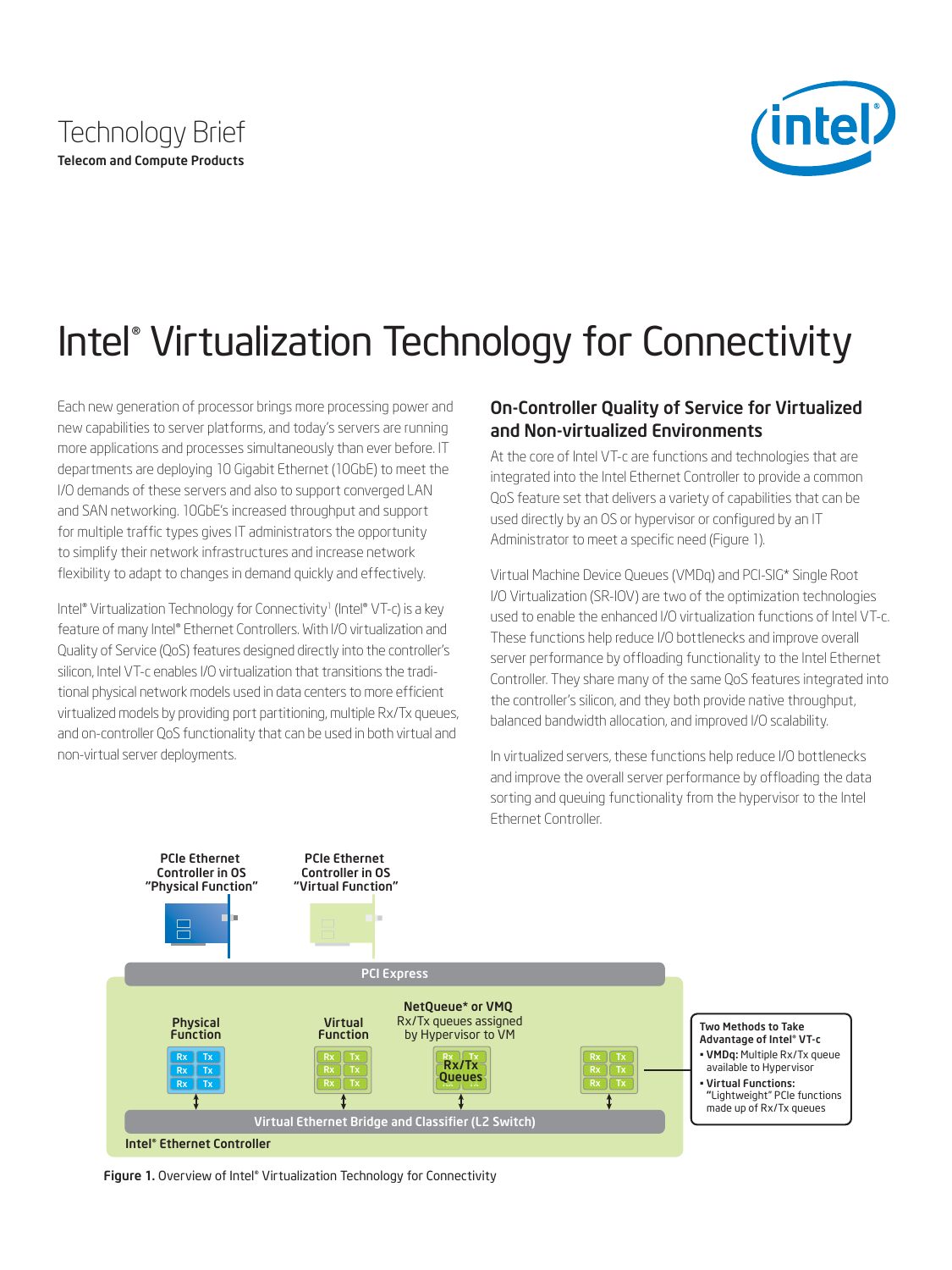In non-virtualized environments, port partitioning provides hardwarebased QoS features that enable a physical port to consolidate the traffic of a greater number of physical ports with no loss of functionality and more flexible bandwidth allocation.

Both technologies enable a single Ethernet port to appear as multiple adapters to virtual machines (VMs) by allowing the Intel Ethernet Controller to place data packets directly into individual VM memory stacks using a process called direct memory access (DMA). Each VM's device buffer is assigned a transmit/receive queue pair in the Intel Ethernet Controller, and this pairing between VM and network hardware helps avoid needless packet copies and route lookups in the virtual switch. The result is less data in the host server's buffers and an overall improvement in I/O performance.

# Hypervisor-controlled Port Partitioning Using Virtual Machine Device Queues

VMDq works in conjunction with VMware NetQueue\* or Microsoft Virtual Machine Queues\* (VMQ), in their respective hypervisors, to use the sorting and queuing functionality in the controller for traffic steering and Tx/Rx round-robin scheduling for balanced bandwidth allocation across multiple transmit and receive queues. Using these technologies,



Figure 2. Virtual Machine Device Queues

VMDq enables the hypervisor to represent a single network port as multiple ports that are assigned to the VMs, resulting in less data in the host's buffers and an overall performance improvement to I/O operations. When VMDq is enabled, the hypervisor handles queue assignment, delivering the benefits of port partitioning and the on-controller QoS features with little to no administrative overhead by the IT staff (Figure 2).

# SR-IOV-enabled Port Partitioning

Many recent Linux\* releases have been enabled to partition a single physical Ethernet Controller into multiple virtual interfaces that can be used by local host processes or directly by VMs. With support for the PCI-SIG SR-IOV specification, Intel Ethernet Controllers support this port partitioning, which administrators can use to create multiple isolated networks for use in both bare-metal Linux and virtualized server deployments. As seen in Figure 3, the Linux OS screenshots show the two ports on the Intel® 82576 Gigabit Network Connection available on the server as Ethernet Controllers. After using the max\_ vfs command to enable seven virtual functions per port, the OS shows the original two ports and 14 additional Ethernet Controllers that are now available for the administrator to assign to traffic to.

| 2 – Ethernet Controllers (Dual-port 82576)<br># 1spci   grep 82576<br>0b:00.0 Ethernet controller: Intel Corporation 82576 Gigabit Network Connection (rev 01)<br>0b:00.1 Ethernet controller: Intel Corporation 82576 Gigabit Network Connection (rev 01)<br>Define # of VFs using SR-IOV max_vfs command |                                                                                                                                                                                      |                          |                                               |
|------------------------------------------------------------------------------------------------------------------------------------------------------------------------------------------------------------------------------------------------------------------------------------------------------------|--------------------------------------------------------------------------------------------------------------------------------------------------------------------------------------|--------------------------|-----------------------------------------------|
|                                                                                                                                                                                                                                                                                                            |                                                                                                                                                                                      | # modprobe igb max vfs=7 |                                               |
|                                                                                                                                                                                                                                                                                                            |                                                                                                                                                                                      |                          | 16 - Ethernet Controllers Now Available to OS |
|                                                                                                                                                                                                                                                                                                            |                                                                                                                                                                                      |                          |                                               |
| # 1spci   grep 82576                                                                                                                                                                                                                                                                                       |                                                                                                                                                                                      |                          |                                               |
|                                                                                                                                                                                                                                                                                                            | 0b:00.0 Ethernet controller: Intel Corporation 82576 Gigabit Network Connection (rev 01)<br>0b:00.1 Ethernet controller: Intel Corporation 82576 Gigabit Network Connection (rev 01) |                          |                                               |
|                                                                                                                                                                                                                                                                                                            | 0b:10.0 Ethernet controller: Intel Corporation 82576 Virtual Function (rev 01)                                                                                                       |                          |                                               |
|                                                                                                                                                                                                                                                                                                            | 0b:10.1 Ethernet controller: Intel Corporation 82576 Virtual Function (rev 01)                                                                                                       |                          |                                               |
|                                                                                                                                                                                                                                                                                                            | 0b:10.2 Ethernet controller: Intel Corporation 82576 Virtual Function (rev 01)                                                                                                       |                          |                                               |
|                                                                                                                                                                                                                                                                                                            | 0b:10.3 Ethernet controller: Intel Corporation 82576 Virtual Function (rev 01)                                                                                                       |                          |                                               |
|                                                                                                                                                                                                                                                                                                            |                                                                                                                                                                                      |                          |                                               |
|                                                                                                                                                                                                                                                                                                            |                                                                                                                                                                                      |                          |                                               |
|                                                                                                                                                                                                                                                                                                            | 0b:10.4 Ethernet controller: Intel Corporation 82576 Virtual Function (rev 01)                                                                                                       |                          |                                               |
|                                                                                                                                                                                                                                                                                                            | 0b:10.5 Ethernet controller: Intel Corporation 82576 Virtual Function (rev 01)                                                                                                       |                          |                                               |
|                                                                                                                                                                                                                                                                                                            | 0b:10.6 Ethernet controller: Intel Corporation 82576 Virtual Function (rev 01)                                                                                                       |                          |                                               |
|                                                                                                                                                                                                                                                                                                            | 0b:10.7 Ethernet controller: Intel Corporation 82576 Virtual Function (rev 01)                                                                                                       |                          |                                               |
|                                                                                                                                                                                                                                                                                                            | 0b:11.0 Ethernet controller: Intel Corporation 82576 Virtual Function (rev 01)<br>0b:11.1 Ethernet controller: Intel Corporation 82576 Virtual Function (rev 01)                     |                          |                                               |
|                                                                                                                                                                                                                                                                                                            |                                                                                                                                                                                      |                          |                                               |
|                                                                                                                                                                                                                                                                                                            | 0b:11.2 Ethernet controller: Intel Corporation 82576 Virtual Function (rev 01)<br>0b:11.3 Ethernet controller: Intel Corporation 82576 Virtual Function (rev 01)                     |                          |                                               |
|                                                                                                                                                                                                                                                                                                            | 0b:11.4 Ethernet controller: Intel Corporation 82576 Virtual Function (rev 01)                                                                                                       |                          |                                               |

Figure 3. Linux OS screenshots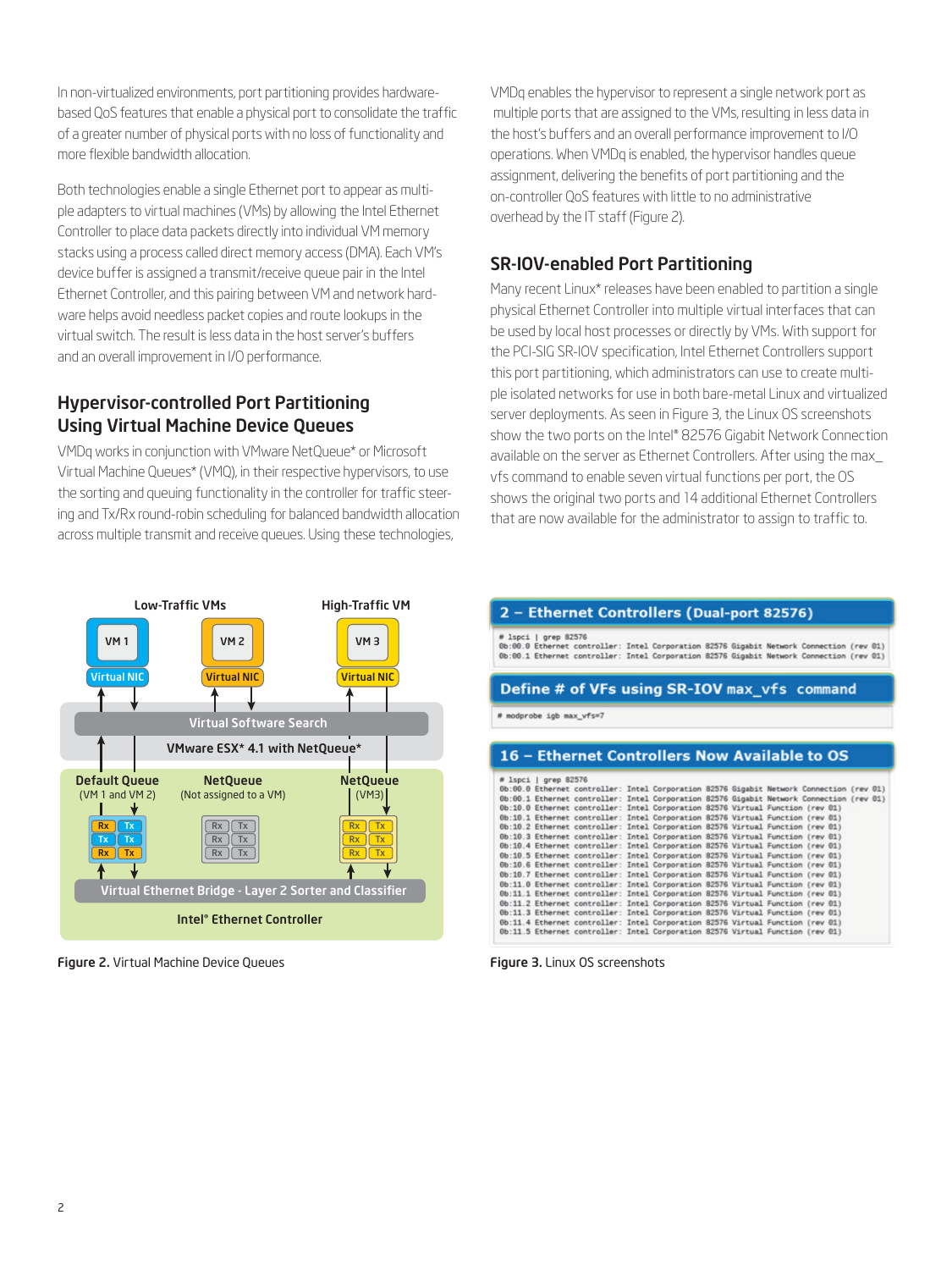

#### Figure 4. Port Partitioning implemented in a bare-metal Linux\* environment

In a bare-metal Linux server, host processes can be assigned to these dedicated network resources to provide traffic isolation and balanced bandwidth allocation. Hardware-based QoS functionality in the Intel Ethernet Controller keeps the network connections available for critical traffic during heavy traffic contention. These isolation and QoS features are critical in 10GbE network deployments, but they can also be used in Gigabit Ethernet (GbE) environments to help ensure that management traffic has access to the host OS (Figure 4).

In a virtualized environment, the direct assignment of a VM to a virtual adapter reduces the CPU overhead seen when using a software-based network bridge or virtual switch by offloading network traffic management to the Intel Ethernet Controller. New capabilities included in Linux drivers allow the configuration of hardware bandwidth throttling and monitoring capabilities, allowing fine tuning of QoS requirements for each virtual adapter whether it is used by the OS or by a VM. Figure 5 shows SR-IOV used in a combined bare-metal Linux and virtualized environment.



Figure 5. Port Partitioning in a combined bare-metal Linux\* and virtualized environment